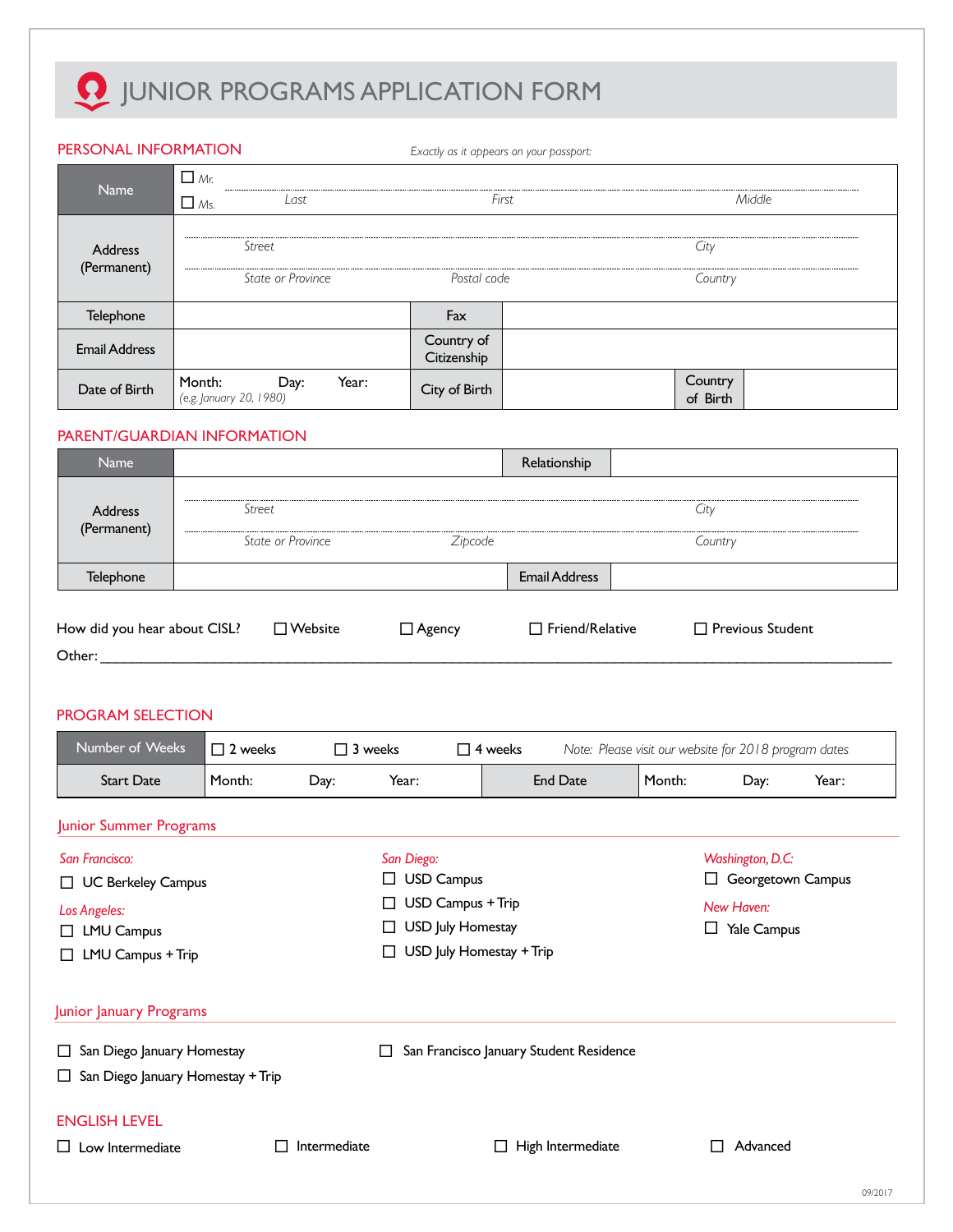|                                                                  | Reservation Number (please provide if available):                       |                                        |                                                                                                                                                                                                                      |       |                           |                                                                                                                                                                                                                                                                 |                                                                                                                                                                               |  |
|------------------------------------------------------------------|-------------------------------------------------------------------------|----------------------------------------|----------------------------------------------------------------------------------------------------------------------------------------------------------------------------------------------------------------------|-------|---------------------------|-----------------------------------------------------------------------------------------------------------------------------------------------------------------------------------------------------------------------------------------------------------------|-------------------------------------------------------------------------------------------------------------------------------------------------------------------------------|--|
| <b>Arrival</b>                                                   | Month:                                                                  | Day:                                   | Year:                                                                                                                                                                                                                | Time: |                           | Airline:<br>Flight No./Res. Code                                                                                                                                                                                                                                |                                                                                                                                                                               |  |
|                                                                  |                                                                         |                                        | CISL Transfer Service Requested: □ yes □ no                                                                                                                                                                          |       |                           | CISL UNMS Service Requested ?: □ yes □ no                                                                                                                                                                                                                       |                                                                                                                                                                               |  |
|                                                                  |                                                                         |                                        |                                                                                                                                                                                                                      |       |                           | Airline:                                                                                                                                                                                                                                                        |                                                                                                                                                                               |  |
| Departure                                                        | Month:                                                                  | Day:                                   | Year:                                                                                                                                                                                                                | Time: |                           | Flight No.                                                                                                                                                                                                                                                      |                                                                                                                                                                               |  |
|                                                                  |                                                                         |                                        | CISL Transfer Service Requested: □ yes □ no                                                                                                                                                                          |       |                           | CISL UNMS Service Requested?: □yes □ no                                                                                                                                                                                                                         |                                                                                                                                                                               |  |
|                                                                  | a residential student requesting an Unaccompanied Minor Service (UNMS). |                                        |                                                                                                                                                                                                                      |       |                           | * A copy of the tickets is required once ticketing is completed by the airline. This is to insure the safe arrival and departure transfer for your student. Additional fees will be applied for                                                                 |                                                                                                                                                                               |  |
| <b>ACCOMMODATION</b>                                             |                                                                         |                                        |                                                                                                                                                                                                                      |       |                           |                                                                                                                                                                                                                                                                 |                                                                                                                                                                               |  |
| $\Box$ Homestay                                                  |                                                                         |                                        |                                                                                                                                                                                                                      |       |                           | $\Box$ University $\Box$ Student Residence (SF January Program only)                                                                                                                                                                                            | Number of Weeks:                                                                                                                                                              |  |
|                                                                  |                                                                         |                                        |                                                                                                                                                                                                                      |       |                           |                                                                                                                                                                                                                                                                 |                                                                                                                                                                               |  |
|                                                                  | Arrival Date: Month: Day: Year                                          |                                        |                                                                                                                                                                                                                      |       |                           | Departure Date: Month: Day: Year                                                                                                                                                                                                                                |                                                                                                                                                                               |  |
|                                                                  |                                                                         |                                        |                                                                                                                                                                                                                      |       |                           | Do you have any allergies or medical conditions?** $\Box$ Yes $\Box$ No (If yes, explain:) $\Box$ and $\Box$ and $\Box$ and $\Box$ and $\Box$ and $\Box$ and $\Box$ and $\Box$ and $\Box$ and $\Box$ and $\Box$ and $\Box$ and $\Box$ and $\Box$ and $\Box$ and |                                                                                                                                                                               |  |
|                                                                  |                                                                         |                                        |                                                                                                                                                                                                                      |       |                           |                                                                                                                                                                                                                                                                 |                                                                                                                                                                               |  |
|                                                                  |                                                                         |                                        |                                                                                                                                                                                                                      |       |                           | ** Pursuant to the Connecticut Youth Camp Licensing Board, all students applying to the Yale Junior Program are required to send us a copy of their annual health appraisal/physical                                                                            |                                                                                                                                                                               |  |
|                                                                  |                                                                         |                                        | exam and list of current immunizations (prior to arrival) in order to attend the program at Yale.                                                                                                                    |       |                           |                                                                                                                                                                                                                                                                 |                                                                                                                                                                               |  |
|                                                                  |                                                                         |                                        |                                                                                                                                                                                                                      |       | Homestay only             |                                                                                                                                                                                                                                                                 |                                                                                                                                                                               |  |
|                                                                  |                                                                         |                                        |                                                                                                                                                                                                                      |       |                           |                                                                                                                                                                                                                                                                 |                                                                                                                                                                               |  |
|                                                                  |                                                                         | Do you like pets? $\Box$ Yes $\Box$ No | Do you like children?                                                                                                                                                                                                |       | $\Box$ Yes $\boxtimes$ No |                                                                                                                                                                                                                                                                 |                                                                                                                                                                               |  |
|                                                                  | Please indicate your logo t-shirt size:<br><b>PAYMENT INFORMATION</b>   |                                        | Adult: $\Box$ S $\Box$ M $\Box$ L                                                                                                                                                                                    |       |                           |                                                                                                                                                                                                                                                                 |                                                                                                                                                                               |  |
|                                                                  |                                                                         |                                        | I authorize CISL to charge a total payment of: \$                                                                                                                                                                    |       |                           |                                                                                                                                                                                                                                                                 |                                                                                                                                                                               |  |
|                                                                  |                                                                         | $\Box$ Bank Wire Transfer*             | □ Credit Card (Visa/MC/AMEX) **                                                                                                                                                                                      |       |                           | $\Box$ Pay to Study                                                                                                                                                                                                                                             | □ Western Union                                                                                                                                                               |  |
|                                                                  |                                                                         |                                        |                                                                                                                                                                                                                      |       |                           | NOTE: A \$150 (\$USD only) refundable security deposit is required upon arrival to the campus; deposit is returned after check-out is completed by CISL, residence                                                                                              |                                                                                                                                                                               |  |
|                                                                  | and University Staff to insure nothing is lost or broken.               |                                        |                                                                                                                                                                                                                      |       |                           |                                                                                                                                                                                                                                                                 |                                                                                                                                                                               |  |
|                                                                  |                                                                         |                                        |                                                                                                                                                                                                                      |       |                           | $^*$ We will contact you with bank wire information. $**$ Upon booking confirmation CISL will send the credit card authorization form.                                                                                                                          |                                                                                                                                                                               |  |
|                                                                  |                                                                         |                                        | <b>Agreement:</b> This agreement is a legally binding instrument when signed by me and accepted by the                                                                                                               |       |                           |                                                                                                                                                                                                                                                                 |                                                                                                                                                                               |  |
|                                                                  |                                                                         |                                        | School. I have read, understood, and agree to the terms and conditions, the refund and cancellation<br>policy, schedule, prices, and starting dates. I confirm that I have sufficient funds to pay all the necessary |       |                           |                                                                                                                                                                                                                                                                 |                                                                                                                                                                               |  |
|                                                                  |                                                                         |                                        | costs of the program during my child's entire stay at CISL. In case of illness or injury, I grant permission                                                                                                         |       |                           | Applicant Signature (Required to process application)                                                                                                                                                                                                           |                                                                                                                                                                               |  |
|                                                                  | for my child to be examined or treated as necessary.                    |                                        | Any questions or concerns regarding entering the United States that have not been answered or                                                                                                                        |       |                           |                                                                                                                                                                                                                                                                 | E-Signature Option: By checking the box and typing my name above, I confirm<br>that all the information provided in this application is accurate, and that I have read        |  |
|                                                                  | Customs Enforcement (ICE) (www.ice.gov).                                |                                        | resolved by the school, must be directed to my local consulate or Embassy, or U.S. Immigration and                                                                                                                   |       |                           | and agree to the terms and conditions listed within this form.                                                                                                                                                                                                  |                                                                                                                                                                               |  |
|                                                                  |                                                                         |                                        | <b>Photo Release:</b> Students agree to allow photos and video taken during the program to be used                                                                                                                   |       |                           |                                                                                                                                                                                                                                                                 |                                                                                                                                                                               |  |
|                                                                  |                                                                         |                                        |                                                                                                                                                                                                                      |       |                           | Parent/Guardian Signature (Required if applicant is under 18 years of age)                                                                                                                                                                                      |                                                                                                                                                                               |  |
|                                                                  |                                                                         |                                        |                                                                                                                                                                                                                      |       |                           | and agree to the terms and conditions listed within this form.                                                                                                                                                                                                  | <b>E-Signature Option:</b> By checking the box and typing my name above, I confirm<br>that all the information provided in this application is accurate, and that I have read |  |
|                                                                  |                                                                         |                                        |                                                                                                                                                                                                                      |       |                           |                                                                                                                                                                                                                                                                 |                                                                                                                                                                               |  |
| <b>CISL T-SHIRT</b><br>Payment Method<br>for publicity purposes. |                                                                         |                                        |                                                                                                                                                                                                                      |       |                           | Name of Parent/Guardian (if applicable)                                                                                                                                                                                                                         |                                                                                                                                                                               |  |
|                                                                  |                                                                         |                                        |                                                                                                                                                                                                                      |       |                           | Date                                                                                                                                                                                                                                                            |                                                                                                                                                                               |  |